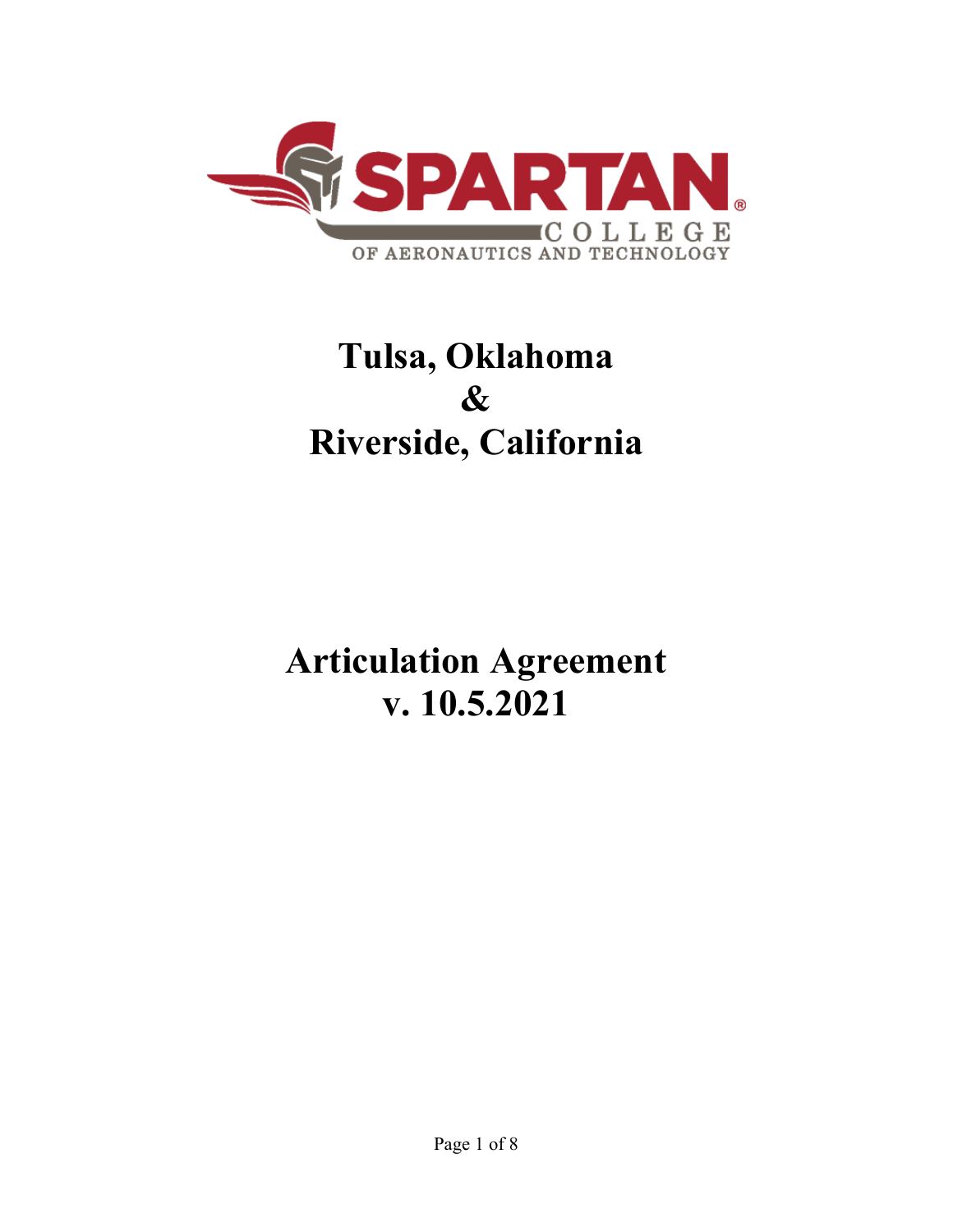# **GENERAL INFORMATION**

## **Application of Articulation Agreement**

This Articulation Agreement applies only to graduates who have completed the Spartan College of Aeronautics and Technology – Riverside, CA Aviation Maintenance Technology diploma program exactly as described below without any transfer credits or prior learning credits. If a student did not finish the program as described below, or used transfer/prior learning credits to alter the program, the student will need an individual credit evaluation to determine credit transfer options. All evaluations are performed at the receiving institution, Spartan College of Aeronautics and Technology – Tulsa, OK, by an academic department designee as outlined in the College Catalog.

# **Admissions Application Process**

When you determine that Spartan College is your college of choice, and before being admitted to any Spartan College program, a prospective student has an interview with an admissions representative. The admissions representative will collect all documents and the application fee (if applicable) and submit the documents for review. The College reserves the right to deny admission to any applicant and to change entrance requirements without notice. Final acceptance and approval to begin college will take place once all admission requirements have been met, which includes approval of all required documentation. Students must meet all admission requirements prior to starting school. All potential students are strongly encouraged to visit the campus. The decision regarding your education and training investment deserves a full understanding of factors such as the program curriculum, equipment, facilities, and location.

Please refer to the College Catalog and consumer information located on the Spartan College website for more information including, but not limited to, a full list of admissions requirements, the required distance education assessment, allowable states from which distance education students may be located, graduation and placement rates, and information about the on-time start requirement.

## **Academic Performance Requirement for Admission**

Applicants may document academic performance for admission to Spartan College in one of the following ways:

- 1. Applicant must be a high school graduate and provide a valid High Schools Diploma; or
- 2. Official High School Transcript from an accredited institution; or
- 3. Must have a high school equivalency certificate based on the General Education Development (GED) test, or a state recognized equivalent level of education (HiSET, CAHSEE); or
- 4. An Official post-secondary academic transcript from an accredited college or university recording attendance of an associate, bachelor, or master's degree (Applicant must have earned 18 or more credit hours of collegiate level coursework, have a CGPA of 2.0 or higher); or
- 5. In rare instances, students may not be able to provide documentation due to issues beyond their control (e.g., loss of records by high school due to fire or flood [verified through state agency] or home-schooled students). In these rare cases, a school may use an admission test in lieu of documentation of a high school diploma or its equivalent. Under these circumstances, the student must sign a statement attesting that he or she in fact obtained a high school diploma or its equivalent and state the reason(s) why documentation of the earned credential cannot be provided. The admissions test used under these circumstances must be a standardized third-party exam (see list under "Basic Skills and Examination Scores", as well as the GED or equivalent tests). Home schooled students must show proof of completing a state approved program. It is important to note that without an acceptable proof of graduation as defined by the U.S. Department of Education, a student may be ineligible to receive federal financial aid.
- 6. Please Note: An official copy of the military DD214 may be used as an official proof of high school graduation only if the document includes a specific graduation date.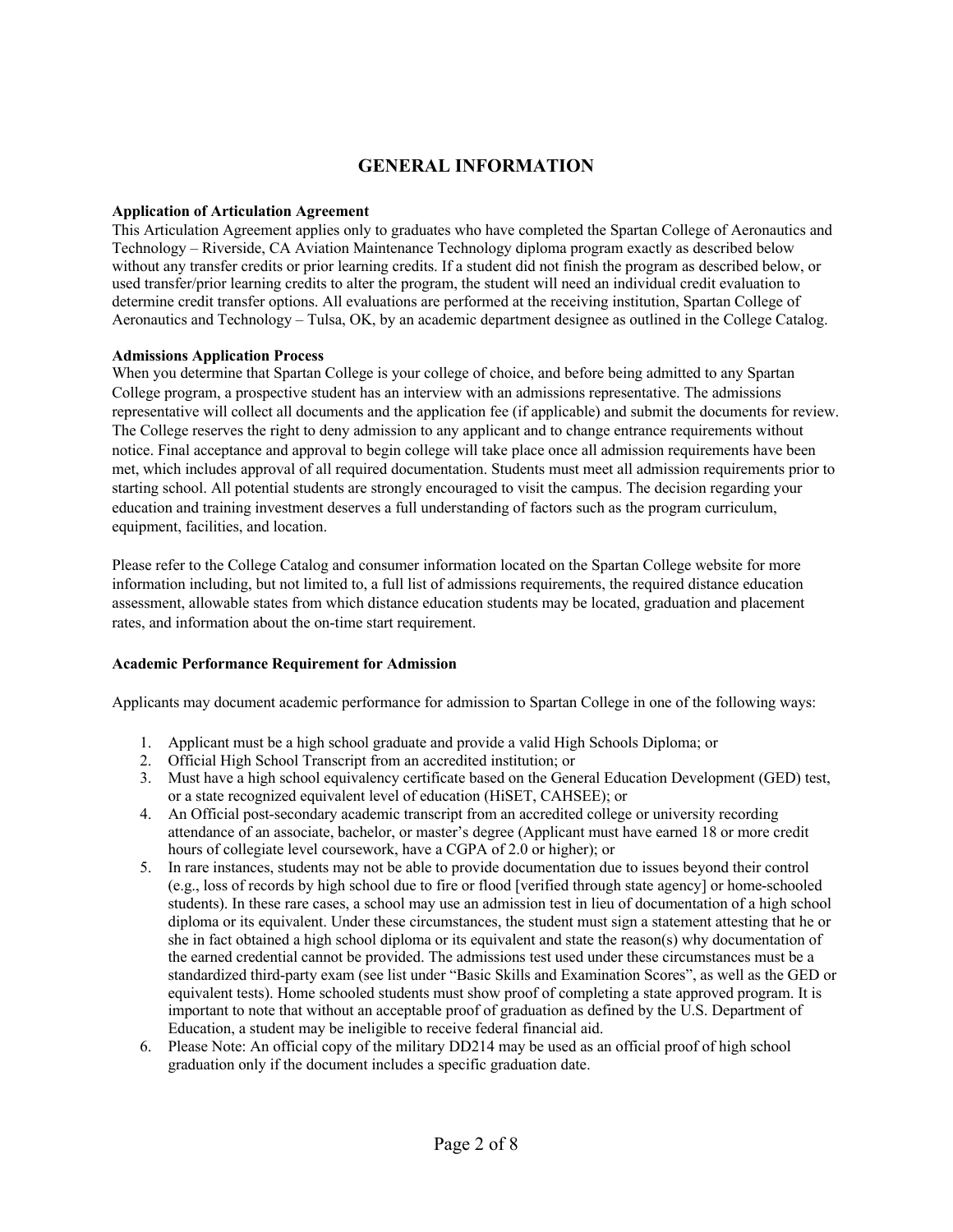#### **Basic Skills Requirement for Admission**

Each applicant who is unable to provide the proper documentation (as outlined above), must demonstrate proficiency in college level skills. These skills may be documented by any one of the following:

- 1. Submission of examination scores deemed appropriate by Spartan College for the chosen program of study, or
- 2. Attainment of scores appropriate for the chosen program of study on a placement examination administered by Spartan College (Note 2), or
- 3. Submission of required documentation indicating acceptable grades in college- level work completed at an accredited institution (a recognized accreditation agency under the federal DOE) may be submitted instead of examination scores.

| <b>Basic Skills Requirements</b>  | <b>Program Min (TECH)</b>  | <b>Program Min (FLIGHT)</b> |
|-----------------------------------|----------------------------|-----------------------------|
| <b>ACT Test</b>                   | 14                         | 16                          |
| SAT Test (Verbal + Math) (Note 1) | 660                        | 780                         |
| <b>Wonderlic SLE (Note 2, 3)</b>  | 12                         | 22                          |
| <b>ASVAB AFQT General</b>         | 40                         | 50                          |
| <b>Previous College</b>           | 18 Credits with CGPA > 2.0 | 18 Credits with CGPA > 2.0  |
| High School GPA (Note 3)          | N/A                        | 3.0                         |
| <b>FAA Certification (Note 4)</b> |                            |                             |

Note 1: Convert new SAT scores to the old format at:

https://collegereadiness.collegeboard.org/sat/scores/understanding-scores/sat-score- converter

Note 2: Wonderlic SLE is required for all applicants who do not have a copy of the original high school diploma, an equivalency GED certificate, a homeschool certificate, or an official transcript indicating that he / she has fulfilled the requirements for graduation from high.

Note 3: Flight program individuals with cumulative high school CGPAs of 3.0 (on a 4.0 scale) or higher are not required to take an entrance exam. Beginning with all July 2019 enrollments (application date not start date), the minimum admissions standards for Aviation Flight AAS changed. The two substantive changes were the increase in Wonderlic score from 17 to 22 and additional requirement for student below H.S. GPA of 3.0.

Note 4: Successful completion of an FAA certification would result in basis for admissions. Federal Aviation Administration (FAA) credentials may include one of the following examples; Airframe and Powerplant Certification (FAA-147) or a Certified Flight Instructor Instrument (CFII).

## **Transferability of Credit Requirements**

To comply with ACCSC accreditation standards, the total number of credits awarded by transfer and advanced standing cannot exceed 75% of the total credits in the student's program. Therefore, a student must earn at least 25% of the total program credit hours through the receiving institution: Spartan College of Aeronautics and Technology – Tulsa. (Additional requirements apply to the Aviation Flight program and bachelor's degree. See the College Catalog for full details.). Since the Aviation Maintenance Technology AAS Degree program is 87 credits, 25% of the credits means that at least 22 credits must be taken through the Tulsa, OK campus. See the College Catalog for a list of complete Transferability of Credit rules.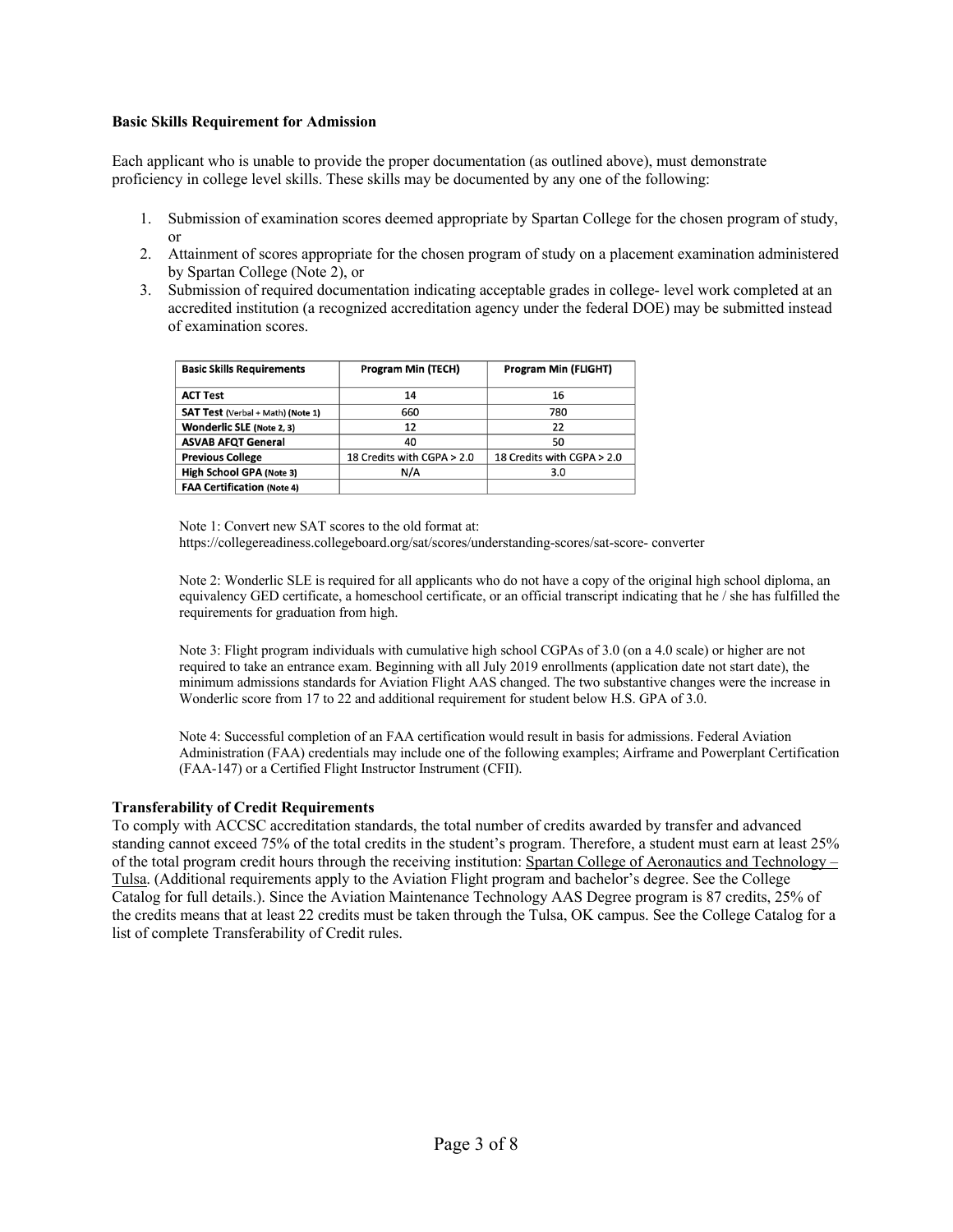## **Accreditation, Licensing, and Approvals for Tulsa, OK**

Spartan College of Aeronautics and Technology is accredited by the Accrediting Commission of Career Schools and Colleges (ACCSC).

Accrediting Commission of Career Schools and Colleges (www.accsc.org) 2101 Wilson Blvd., Suite 302 Arlington, VA 22201 (703) 247-4212

Spartan College of Aeronautics and Technology is licensed by the Oklahoma Board of Private Vocational Schools (OBPVS).

Oklahoma Board of Private Vocational Schools 3700 North Classen Blvd., Suite 250 Oklahoma City, OK 73118-2864 (405) 528-3370

Programs are approved by the Oklahoma State Accrediting Agency for Veterans.

The Aviation Flight and Aviation Maintenance Technology Programs are approved by the Federal Aviation Administration (Air Agency Certificate No. DF2S766K for Aviation Flight and Certificate No. CB9T054R for Aviation Maintenance Technology).

#### **Other Information**

For more detailed information and disclosures on academics, admissions, student services, and other administrative functions related to Spartan College, please refer to the College Catalog. The current College Catalog can be viewed online at: https://www.spartan.edu/tulsa/consumer-information/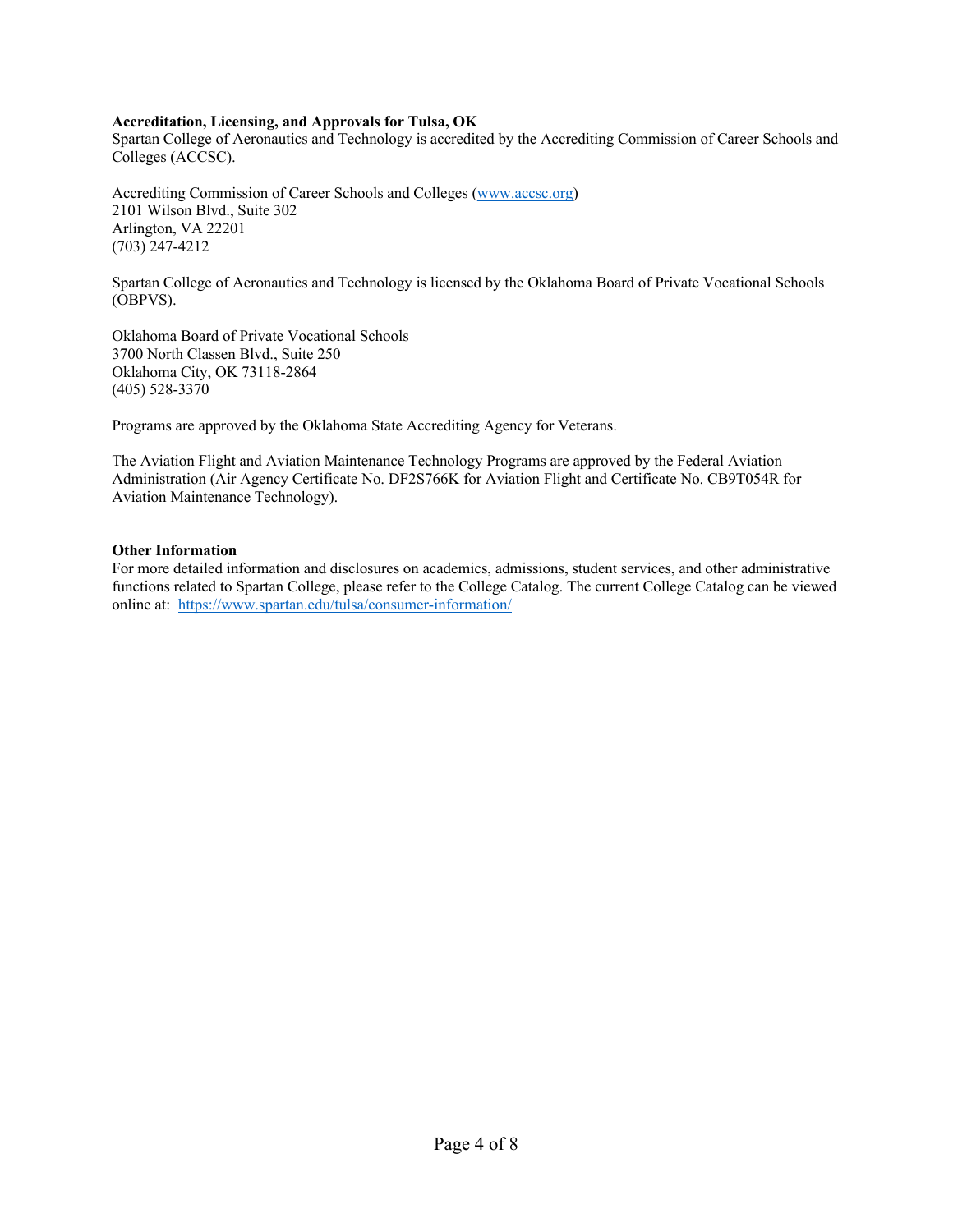# **ARTICULATION AGREEMENT**

# **BETWEEN**

# **Spartan College of Aeronautics and Technology (Tulsa, Oklahoma)**

# **And**

# **Spartan College of Aeronautics and Technology (Riverside, California)**

**\_\_\_\_\_\_\_\_\_\_\_\_\_\_\_\_\_\_\_\_\_\_\_\_\_\_\_\_\_\_\_\_\_\_\_\_\_\_\_\_\_\_\_\_\_\_**

This College Articulation Agreement ("Agreement") by and between Spartan College of Aeronautics and Technology (hereinafter referred to as "Spartan College – Tulsa"), located at: 8820 E Pine Street, Tulsa, OK 74115 and Spartan College of Aeronautics and Technology (hereinafter referred to as "Spartan College – Riverside") located at 4130 Mennes Avenue, Riverside, CA 92509 is entered into as of the date of execution by both parties as set forth below.

The purpose of this Agreement is to set forth the terms and conditions regarding articulation between Spartan College – Tulsa and Spartan College – Riverside. This Agreement is intended to award credit to students completing the Aviation Maintenance Technology program at Spartan College – Riverside. The parties desire to promote the most efficient and effective use of their resources and to offer students the broadest possible range of educational opportunities.

It has been determined that the Spartan College – Riverside Aviation Maintenance Technology diploma program curriculum meets the Federal Aviation Administration requirements established in the Code of Federal Regulations, Title 14, Chapter 1, Subpart H, Part 147 Appendix A – General Curriculum Subjects, Appendix B – Airframe Curriculum Subjects, and Appendix D – Powerplant Curriculum Subjects; therefore, these courses have been determined to be equivalent to the Spartan College – Tulsa Aviation Maintenance Technology degree program technical curriculum and shall be articulated. This leaves only the courses counted towards college level academic general education and career exploration to complete the Spartan College - Tulsa Aviation Maintenance Technology Associate of Applied Science ("AAS") degree.

## **1. Articulation Process, Features, Benefits, and Transfer Policy**

- a. Spartan College Tulsa will articulate in the Aviation Maintenance Technology program from Spartan College – Riverside in its entirety to meet the requirements of the courses lecture and labs in Appendix A.
- b. Spartan College Tulsa will transfer in the Aviation Maintenance Technology program from Spartan College – Riverside given the requirements have been met for program completion and a minimum of 70% has been earned for each course within the program.
- c. Students transferring college level course credits from Spartan College Riverside will be subject to all Spartan College – Tulsa admissions requirements.
- d. Although credits will be accepted in transfer towards completing the Associate of Applied Science Degree (AAS), Spartan College – Riverside graduates will be required to take the following courses (23 credits) to complete the degree:
	- MAT1001 College Mathematics
	- PHY1011 College Physics
	- SPH2001 Fundamentals of Public Speaking
	- ENG1001 English Composition
	- HIS1001 American History: 1865 Present
	- SOC1001 Modern Sociology
	- ENG2001 English Composition II Technical Writing
	- CAR2001 Career Exploration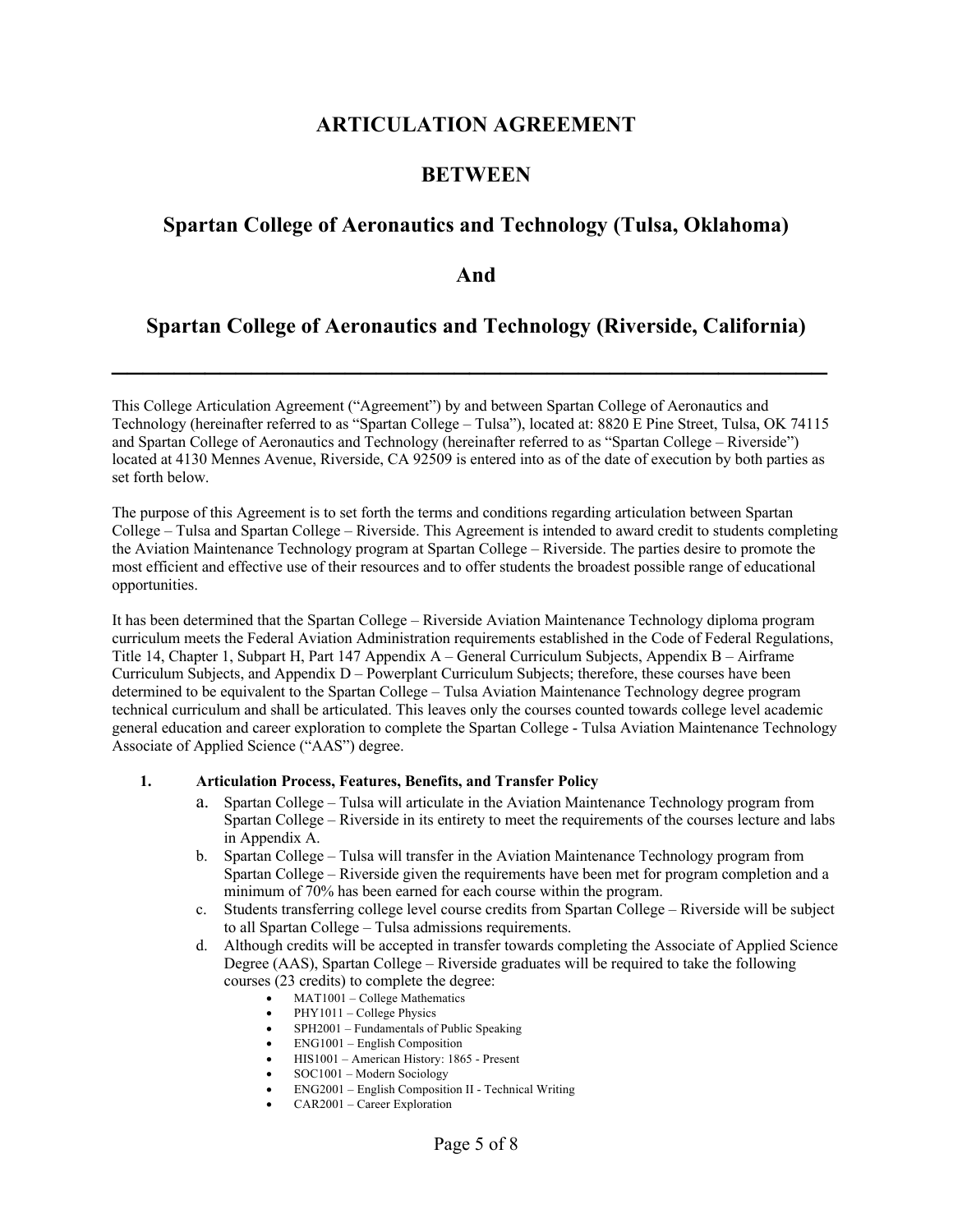- e. The transfer of credit into Spartan College Tulsa from Spartan College Riverside's Aviation Maintenance Technology program is executable for the programs currently in operation as of the date of this Agreement.
- f. If there is a program revision that alters the curriculum on a program level or reduces the curriculum, Spartan College –Tulsa will need to be notified immediately of the change to review the program and prepare another Agreement.
- g. If there is a reduction in curriculum or revision that alters the objectives of the Spartan College Riverside's Aviation Maintenance Technology and Spartan College - Tulsa is not notified, this Agreement becomes terminated immediately.
- h. Refer to the Application of Articulation Agreement statement on page 1 for additional information.

# **2. Marketing/Advertising**

a. Spartan College – Riverside will commit to provide an opportunity for Spartan College – Tulsa admissions representatives to meet with Spartan College - Riverside students on a regular basis to discuss the AAS option.

# **3. Accreditation and Licensing**

- a. Spartan College Riverside represents and warrants that it is licensed by the California Bureau of Private Postsecondary Education ("BPPE").
- b. Spartan College Riverside is a branch campus of the Spartan College Inglewood, CA campus and accredited by the Council on Occupational Education ("COE").
- c. Spartan College Riverside agrees that it is Spartan College Riverside's responsibility to notify Spartan College – Tulsa immediately of any adverse changes in its accreditation or licensing status. Spartan College – Tulsa may terminate this Agreement immediately if Spartan College - Riverside fails to notify Spartan College – Tulsa of a change in accreditation or licensing status.
- d. If either party believes, in its sole discretion, that the action required by this Agreement or the Agreement itself would potentially have an adverse impact on its accreditation, or a party's license or exemption issued by a state education agency, board, or commission, or otherwise violates any law or regulation, the party shall not be required to take any such action, or alternatively, may immediately terminate the Agreement.

# **4. Intellectual Property (if applicable)**

- a. Both parties agree that they shall not use the name, image, trademarks, logos, or likeness of the other in any publication, promotional, or marketing material without the prior written consent of the other party. The parties agree to provide the other with the process for obtaining such approval.
- b. Each of the parties shall remain the sole owner of all rights in and to its respective name, trade names, trademarks, service marks, trade secrets, patents, copyrights, logos, data, databases and other intellectual property rights, as the same now exist or as they may hereafter be modified in the future by either party during the term of this Agreement (collectively, the "Intellectual Property Rights"). Neither party shall be deemed by any provision of this Agreement to have any ownership interest in the Intellectual Property Rights of the other party but shall have only the right to use the same in connection with the performance of this Agreement, in each case subject to the prior written consent of the other party.

# **5. Terms and Termination of Agreement**

- a. This Agreement shall be effective as of the date the agreement is fully executed by both institutions below and shall remain in effect until terminated.
- b. Any party may terminate this Agreement, with or without cause, upon thirty (30) days written notice to the other.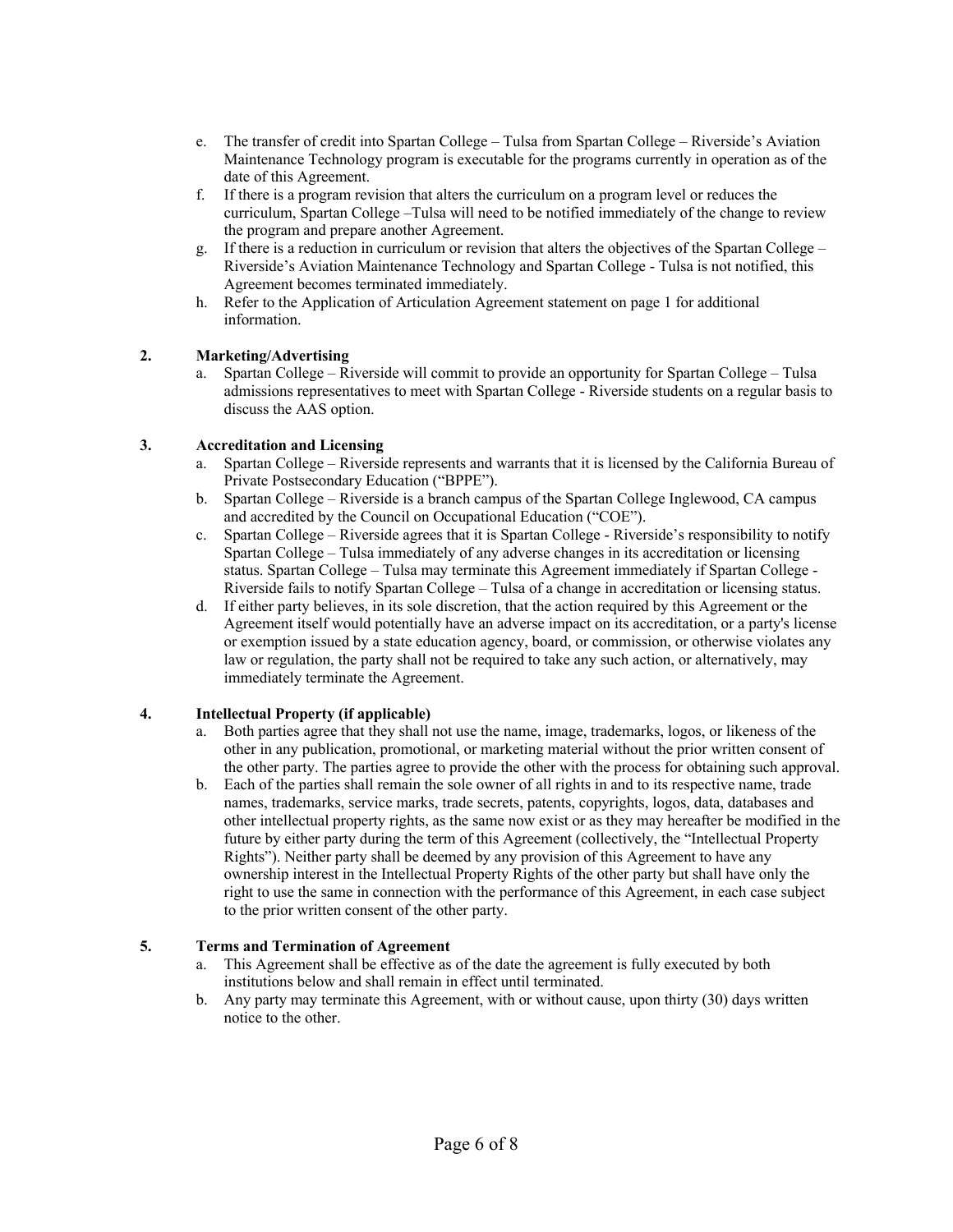#### **6. Notice**

Each party providing notice pursuant to this Agreement shall give the notice to the person(s) listed below in writing and shall be delivered by personal delivery, Certified Mail (return receipt requested), nationally recognized overnight courier or (with all fees prepaid).

If to Spartan College – Tulsa: Spartan College of Aeronautics and Technology Attn: Campus President 8820 E Pine Street Tulsa, OK 74115

If to Spartan College – Riverside: Spartan College of Aeronautics and Technology Attn: Campus Director 4130 Mennes Avenue Riverside, CA 92509

## **7. Miscellaneous Provisions**

- a. This Agreement may not be amended or modified except by a written instrument executed by both parties.
- b. This Agreement embodies the entire agreement and understanding between the parties and supersedes all prior agreements, whether oral or written between the parties, relating to the subject matter hereof.
- c. Neither party may assign its obligations pursuant to this Agreement, in whole or in part, without the other party's prior written consent. Any attempt by either party to assign and/or delegate its performance under this Agreement, in whole or in part, in violation of this provision is void.
- d. Each party represents and warrants that the person executing this Agreement is duly authorized to bind and to act on behalf of their respective entity.
- e. This Agreement is for the benefit of Spartan College Tulsa and Spartan College Riverside only and not for the benefit of any third party.

For and on behalf of Spartan College of Aeronautics and Technology – Tulsa Kari Pahno, Campus President

 $\sqrt{4\sqrt{146}}$   $10/06/2021$ Signature Date

For and on behalf of Spartan College of Aeronautics and Technology – Riverside Chris Turen, Campus President

 $_\text{Sionature}$   $_\text{Disordure}$   $_\text{Date}$ 

 $\overline{\text{Signature}}$ 

10.6.2021